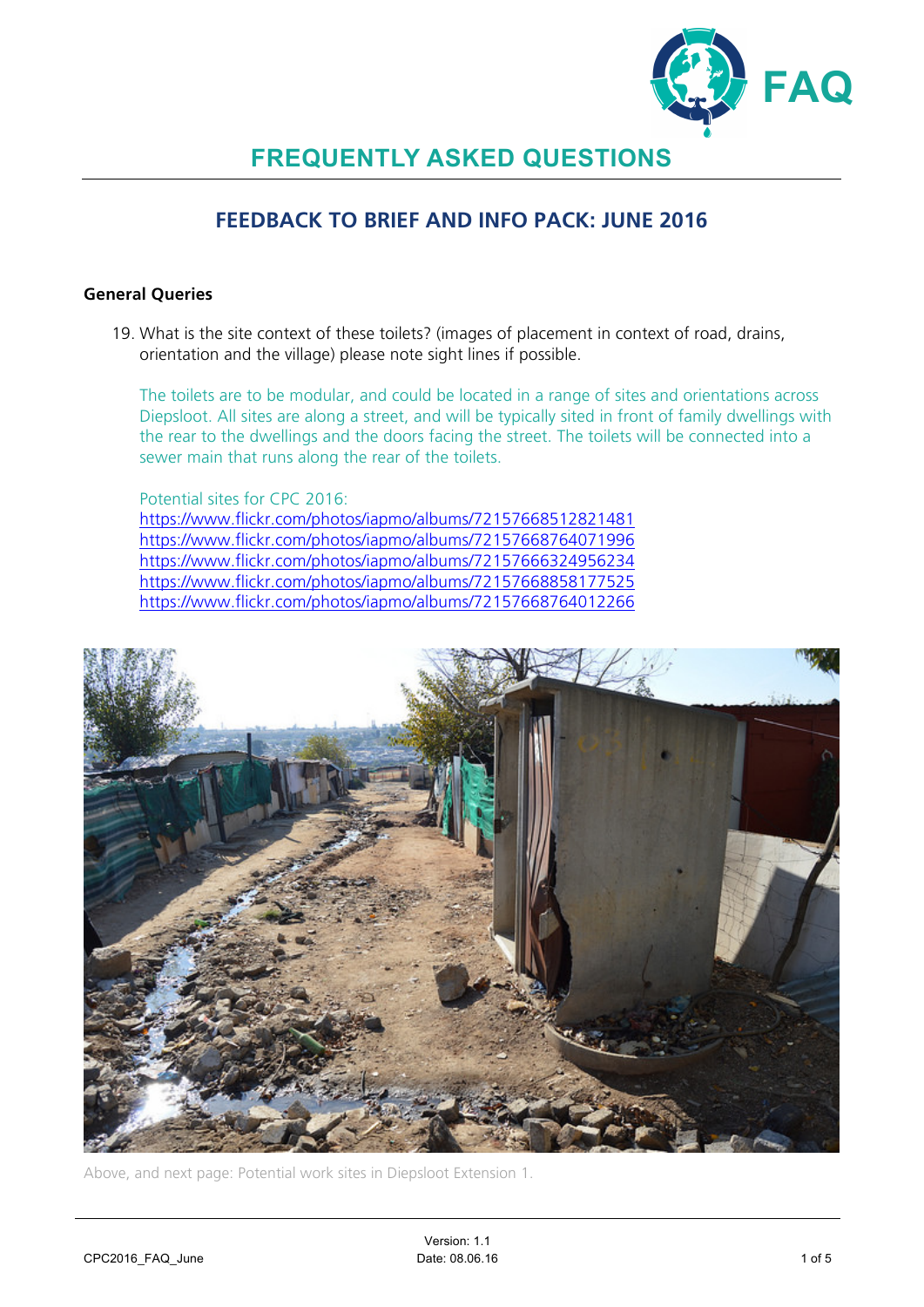



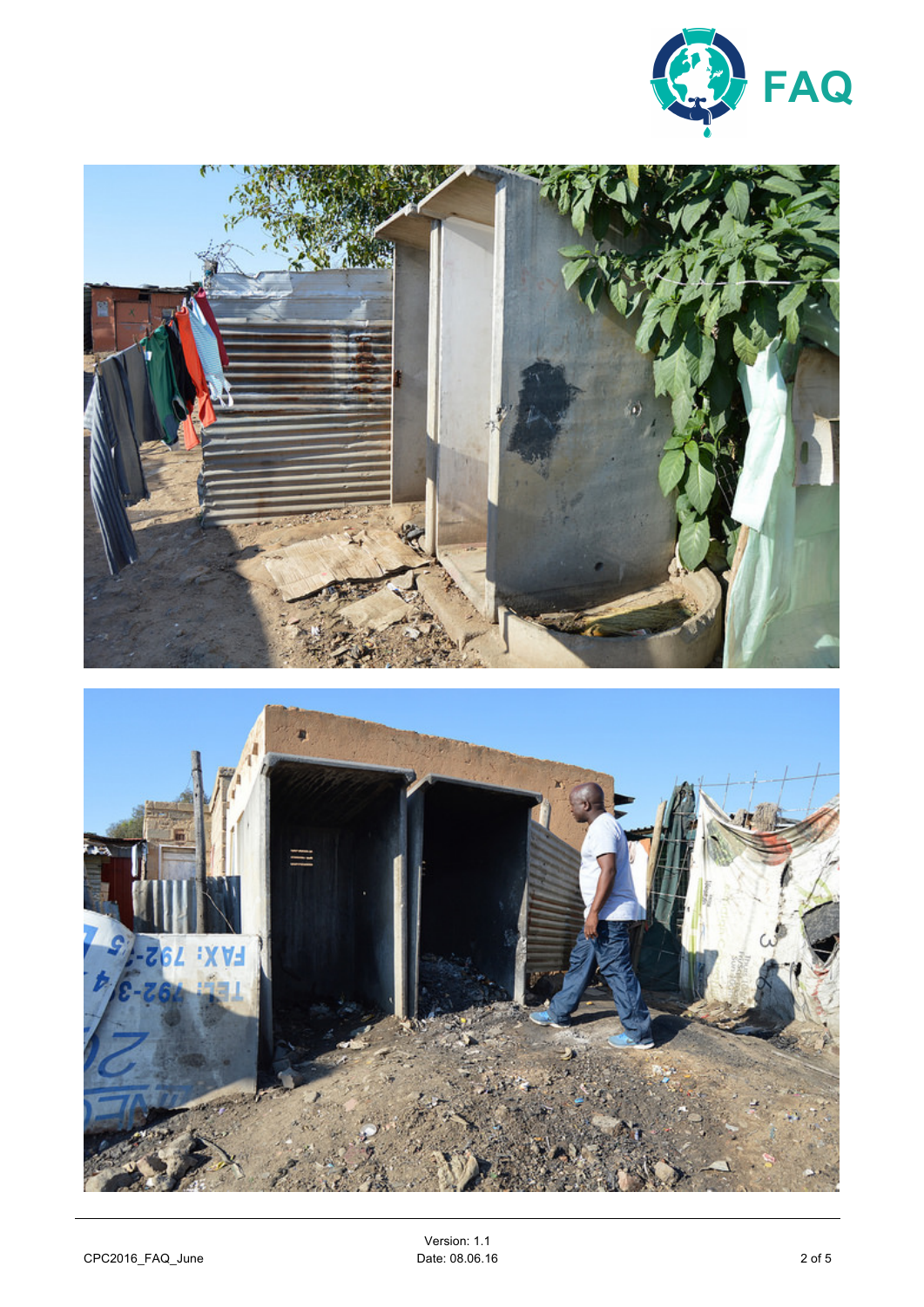

20. How does the community use these toilets? Are they all separate and spread out, or can they be incorporated into an urban design layout with the toilets grouped in pairs?

Each toilet will be used by between 100 and 250 people. Each pair is between 20m and 200m apart along the street. Each toilet will be replacing an existing dysfunctional toilet.

21. Major concerns of users? (females or children being harassed?) Ensuring that people have access to a functioning toilet, where the waste water is removed safely.

There is a place to wash hands, and a place to collect drinking / washing water. Privacy is important, as is security at night (i.e. ability to lock the toilets).

22. Who takes ownership/responsibility for these toilets?

The toilets are officially public facilities. Each toilet falls under the responsibility of a local street committee who coordinate cleaning of the toilets in their street.

23. How are these toilets used? (Locked at night by who? Open to the public during the day?)

Due to security concerns most of the toilets are not used at night. Some (but not all) of the toilets are locked at night by a member of the street committee.

24. Are we reusing old cubicles that are still in a good manor, or are they all new units

They are all old units, as presented in the CPC2016 Photos supporting document provided with the Brief. Each team will have 2 of these units assigned to them, with the exception of unit #2, unit #3 and unit #14, which will not be assigned due to structural damage.

25. Are the doors supplied with each unit, or do we have to fabricate a door?

Your team will have to fabricate the door.

26. Importance of gaining access in case of emergency?

It is up to your team to decide that. It is not a standard that has been adhered to from our experience in this community.

27. What is the thickness of cubical concrete wall, and the consistency of the concrete?

It is between 40mm–50mm thick. It can be drilled, and plugs and screws put into it. It is hard, but does blow out if drilled through.

28. Is it a requirement that we install two water meters, or can we install just one?

You will be required to install two water meters so data can be collected for the cistern and the outside tap independently.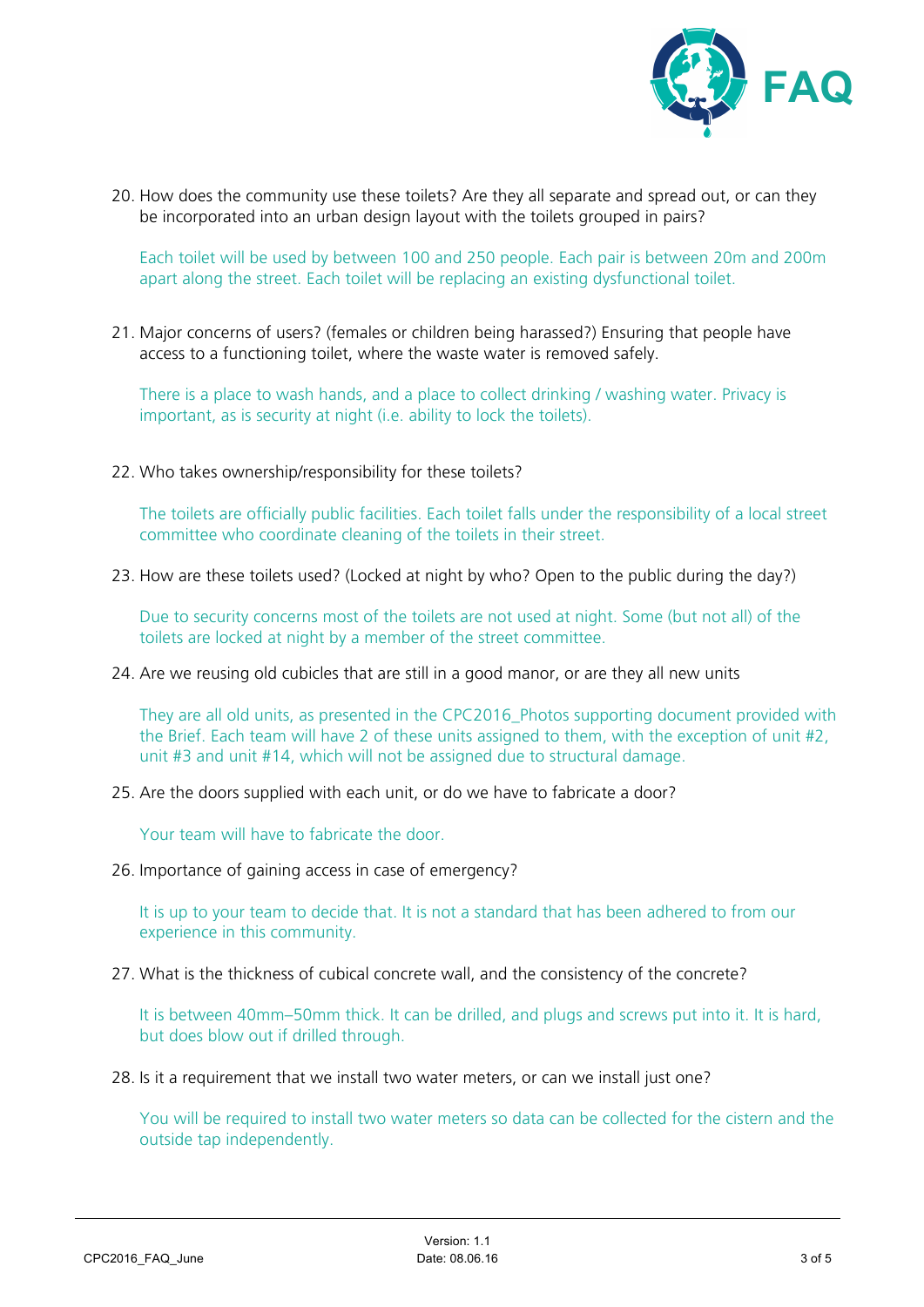

29. The concrete trough for the outside of the cubical, are the troughs supplied with the cubical or is that an extra item we have to work into our design?

The outside area is totally up to your team to design.

30. Is the trough connected to the main drains or does the water fall through a grate to a concrete slab with a Gully drain?

As above, the design is up to your team. Consideration needs to be given to all options. It will depend on what the community want on the site. Some will be connected directly, some will have the waste point some may want both.

31. In the compound where the construction is to take place. Will we have access to welding equipment there or is all welding equipment off site?

At this stage the welding will be done of site in a fabrication workshop.

32. Is it possible that we can paint the cubical? Inside to brighten it up and the outside to provide some street appeal?

This is totally up to your team.

33. Is it possible to bring prefabricated elements of our design from home to use in the construction of the toilet?

Yes, as the brief states. How these parts can be sourced or reproduced in South Africa will need to be explained

34. Materials for the waste and water. Do we give you a list of fittings required and that's what we'll receive or are there a variety of different fittings supplied and we'll choose what we need?

Your team will need to give a list of materials with the design by the June 24 deadline.

35. Is it possible to get dimensions for the size of the hole in the roof for which the round is fitted through? And the diameter of the rod too?

The hole in the concrete unit is approx. 30mm and the tube is approx. 27mm.